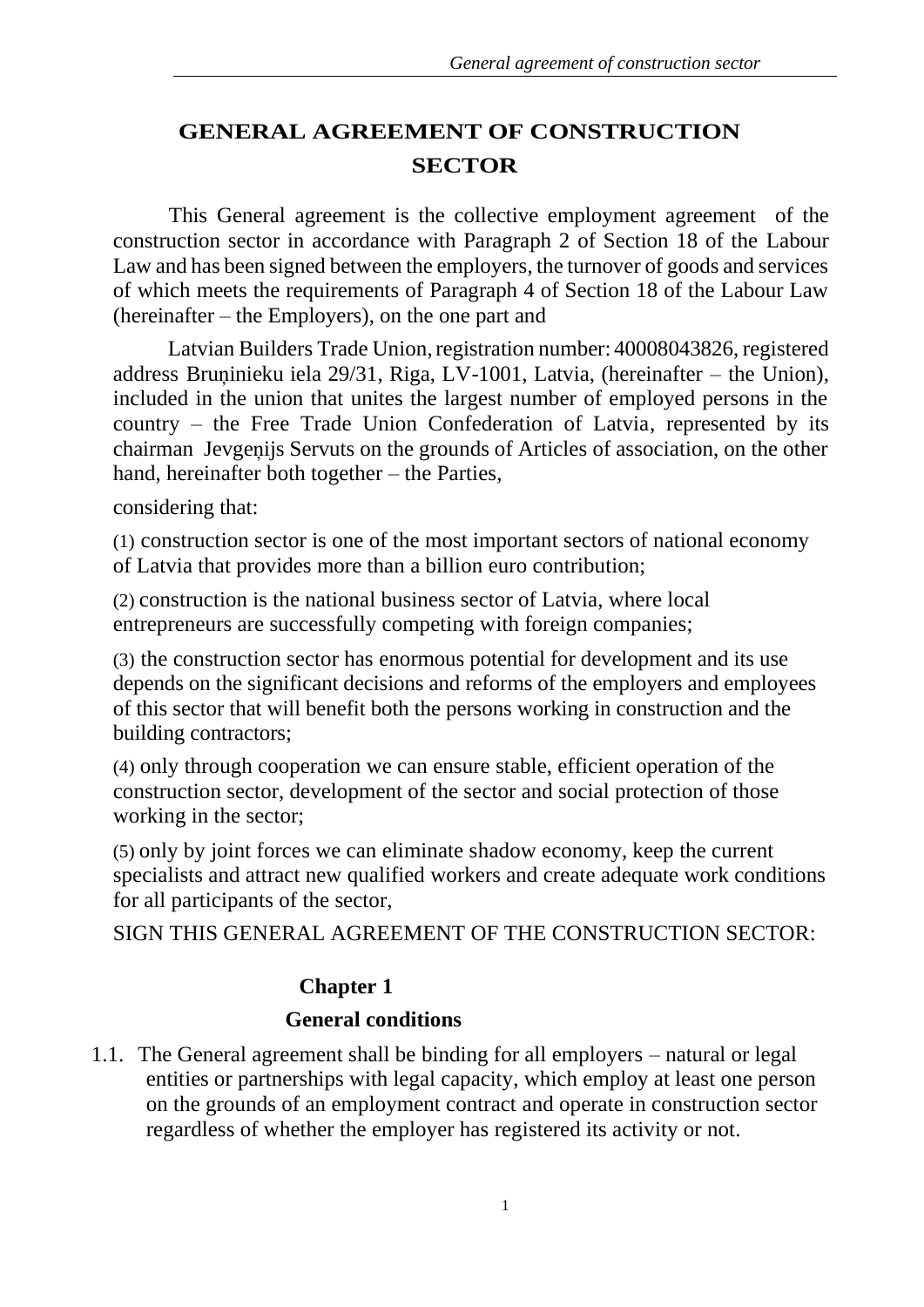- 1.2. Economic activity in construction sector comprises activities, includes in Regulation (EC) No 1893/2006 of the European Parliament and of the Council of 20 December 2006 establishing the statistical classification of economic activities NACE Revision 2 and amending Council Regulation (EEC) No 3037/90 as well as certain EC Regulations on specific statistical domains, Section F, Article 41, 42 and 43.
- 1.3. General agreement applies to the employees (hereinafter Construction employees), who are employed in the territory of the Republic of Latvia by the Employers, specified in Article 1.1 in the spheres, specified in Article 1.2 and which meet at least one of the following features:
- 1.3.1. employee is employed in one of the professions of construction sector (Annex No 1);
- 1.3.2. the employee performs work at the construction site for the performance of the construction contract, except, if the job responsibilities of the employee are not directly related to the performance of construction works (for example, guards, janitors, accountants);
- 1.3.3. persons, who perform the work at the construction site for the performance of the construction contract for the benefit and under the management of the person receiving personnel provision services, except, if the job responsibilities of the employee are not directly related to the performance of construction works (for example, guards, janitors, accountants).
- 1.4. If the employer employs the Construction employer in other spheres, which are not specified in Article 1.2, the salary, specified in Article 2 of the General agreement shall apply only to the working hours of the employee, which have been actually spent by working in the spheres, specified in Article 1.2.
- 1.5. This General agreement shall not affect application of more beneficial terms, specified in the employment contract, other collective agreement or general agreement, to the Construction employee.

# **Chapter 2**

## **Salary and working hours**

- 2.1. The minimum monthly salary of the Construction employees within the framework of normal working hours shall be 780 *euros* (seven hundred eighty *euros*).
- 2.2. The minimum hourly rate of the Construction employees shall be 4,67 *euros* (four *euros*, sixty seven cents).
- $\overline{2}$ 2.3. Surcharge for the Construction employees for overtime work shall be 50 (fifty) percent from the agreed salary, but if piecework salary has been agreed, then at least 50 (fifty) percent from the piecework salary for the performed amount of work.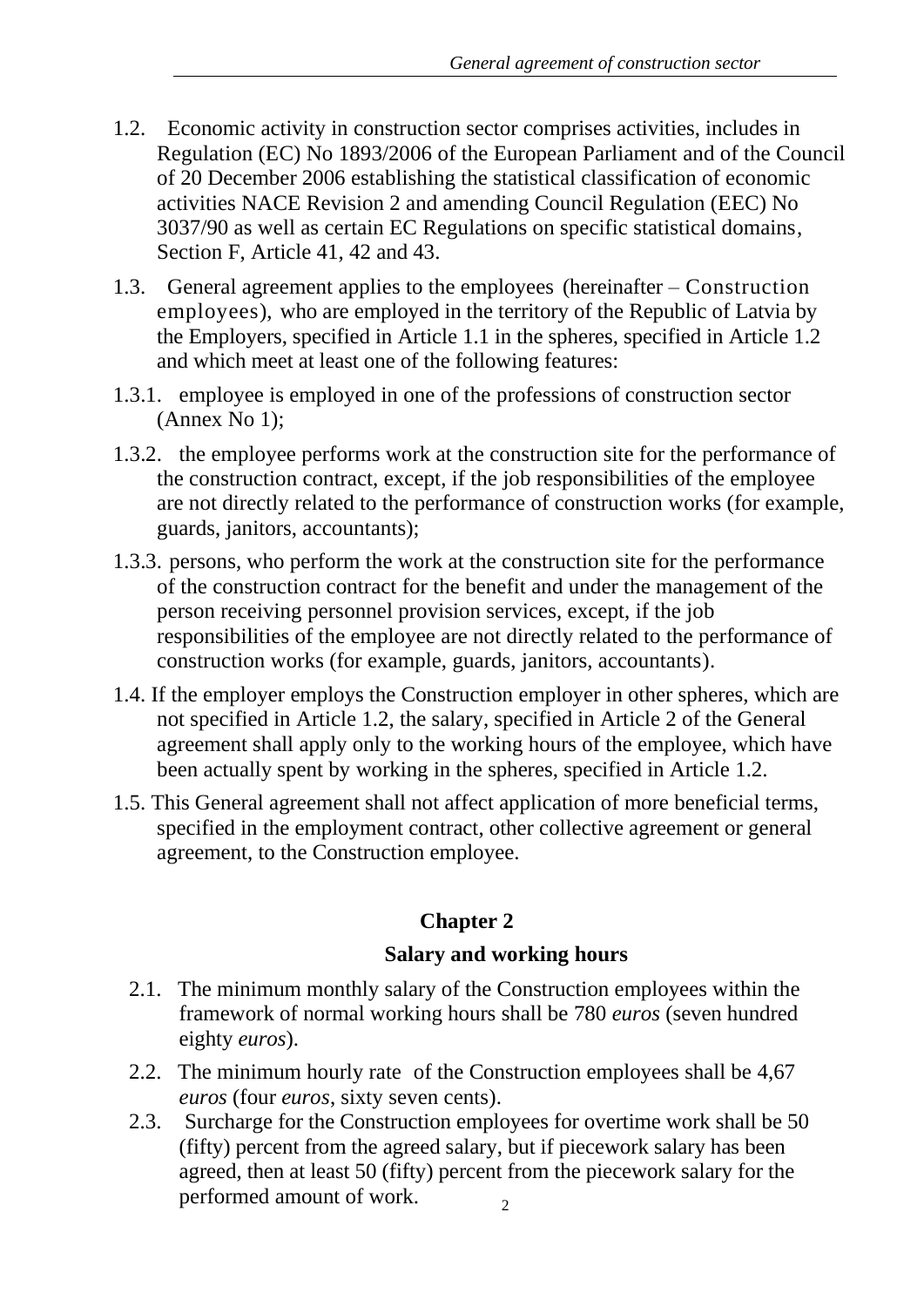- 2.4. The Construction employee shall receive a bonus of 5 (five) percent from the minimum monthly salary applied in the sector, if he has acquired education corresponding to his profession as confirmed by education document, issued by the vocational or higher education institution.
- 2.5. The summary working hours reporting period for the Construction employee shall be 6 (six) months. The company may agree on other reporting period not exceeding 12 (twelve) months in the collective employment agreement.
- 2.6. The employer shall be entitled to apply coefficient of 0,7 to the minimum hourly salary, specified in Article 2.1, or the minimum hourly rate, specified in Article 2.2, within 6 (six) months since signing of the employment contract, in regard to the Construction employees who are acquiring education in vocational or higher education institution, as confirmed by statement issued by the education institution, which is related to preparing for performance of professions specified in Annex No 1 or professions specified in the study direction. If the coefficient 0,7 is applied within the aforementioned 6 (six) month period, the surcharge for the overtime work shall be paid in accordance with the amount specified in Paragraph 1 of Section 68 of the Labour Law.

*(With amendments made by the decision of the Committee of parties to the General agreement of construction sector of 30.05.2019, which came into effect on 03.11.2019)*

# **Chapter 3**

## **Committee of the General agreement**

- 3.1. The parties shall establish the Committee of the parties to the General agreement (hereinafter – the Committee), composed by four representatives from each side – four representatives delegated by the Trade union and four representatives of the Employers: two representatives delegated from the association "Latvijas Būvuzņēmēju partnerība" (Latvian Partnership of Building Contractors), registration number: 40008104779, one representative delegated from the association "Latvijas Ceļu būvētājs" (Latvian Road Builders), registration number: 40008081902, and one representative delegated from the association "Latvijas Būvnieku asociācija" (Latvian Association of Builders), registration number: 40008015589.
- 3.2. The organizations representing the Employers, specified in Article 3.1, may be excluded and new ones may be approved if supported by the employers, as required by the laws and regulations to make the General agreement binding to all employers of the sector and all persons employed in the sector. The decision on replacement of organizations shall come into effect after being published in the newspaper "Latvijas Vēstnesis".
- obligations and rights resulting from this collective agreement shall be 3.3. If the Trade Union loses the status of the trade union or is liquidated, the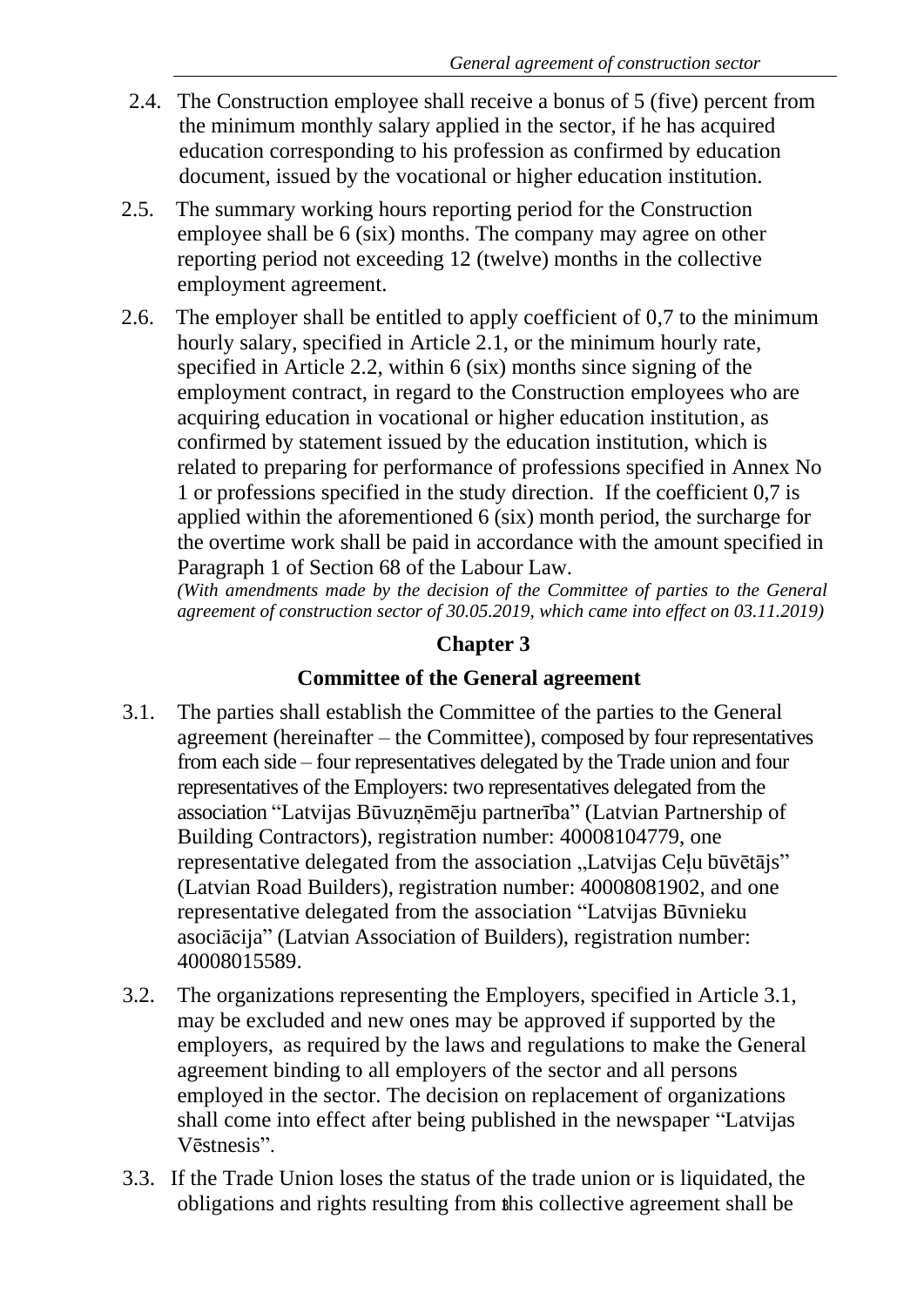taken over by the Free Trade Union Confederation of Latvia, registration number: 50008043851.

- 3.4. The Committee shall consider the matters related to the performance and application of the General agreement.
- 3.5. The Committee shall be entitled to involve experts, organizations of the sector and competent state authorities for the consideration of the matters. The involved persons shall not have voting rights.
- 3.6. The Committee meetings shall be convened by three representatives of the Committee as necessary. The Committee shall have a quorum, if all representatives take part in it.
- 3.7. The Committee shall pass the decisions unanimously.
- 3.8. The Committee shall appoint the responsible organization that will perform the functions of the secretary office.
- 3.9. Proposals and objections of the parties shall be expressed in writing and submitted to the members of the relevant party of the Committee.
- 3.10. In case of significant market fluctuations the Committee shall immediately work out proposals for amending of the General agreement.
- 3.11. The Committee shall consider the proposals for the amendments of the General agreement, including the amending of the minimum salary and the minimum hourly rate, at least once a calendar year from the moment of coming into effect of the General agreement, by assessing the economic situation in the country (changes of the gross domestic product, changes in productivity, inflation, deflation) and other motivated criteria.
- 3.12. The Committee shall be authorized to sign the amendments, additions and agreement on termination of the General agreement.

## **Chapter 4**

#### **Final provisions**

- 4.1. The General agreement shall come into effect within 6 (six) months after being published in the official newspaper "Latvijas Vēstnesis", but not later than January 1, 2019.
- 4.2. For six) months after the day of coming into effect of the General agreement the Employer shall be entitled to determine for the Construction employees the minimum monthly salary, specified in Article 2.1, within the within the framework of normal working hours of 650 euros (six hundred fifty euros) and the minimum hourly rate, specified in Article 2.2, of 3,89 euros (three euros and eighty nine cents). By applying the minimum salary and hourly rate specified in this article, the summary working hours reporting period for the Construction employees, specified in Article 2.5, shall be 3 (three) months.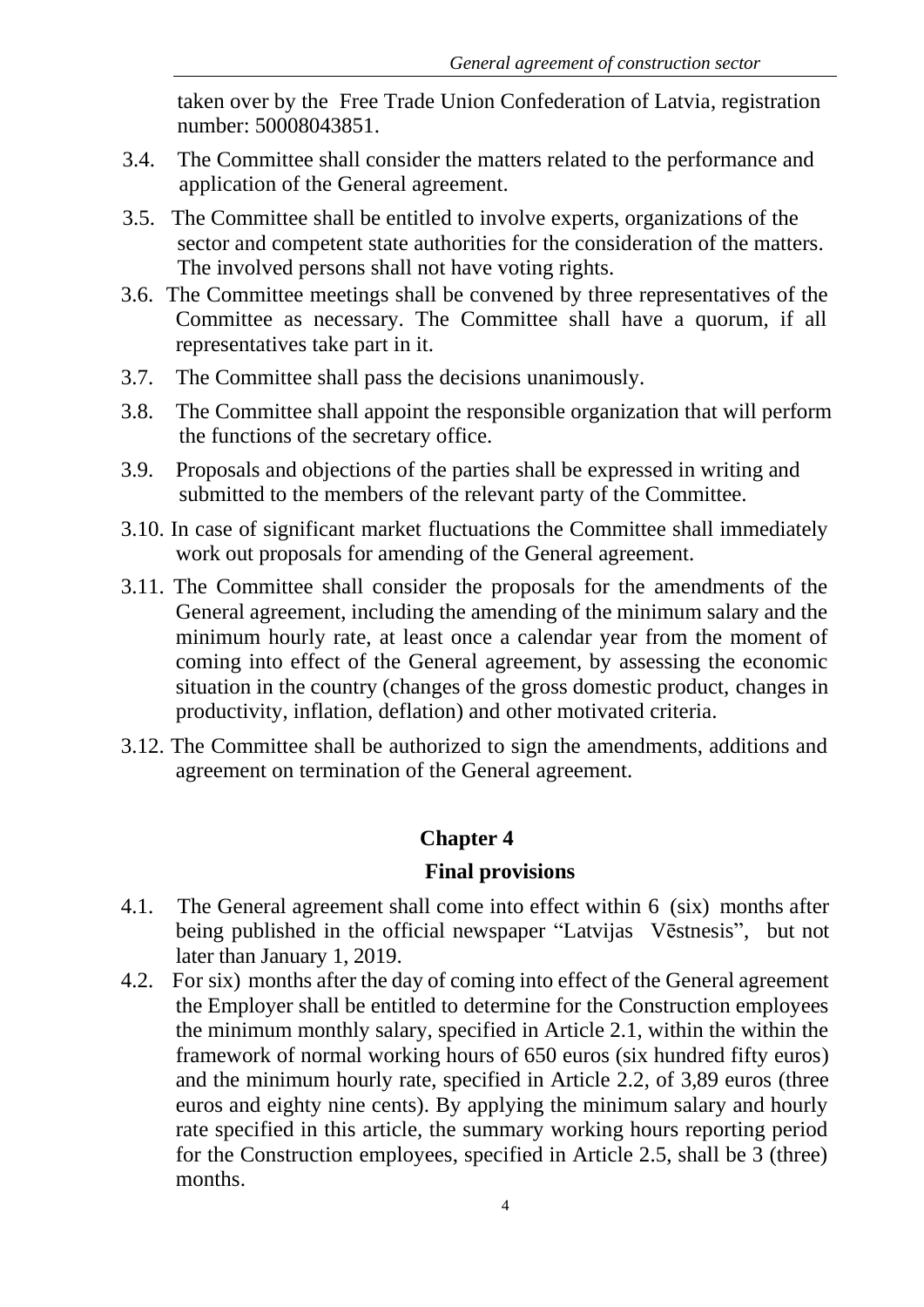- 4.3. The amendments and additions to the General agreement shall come into effect after being published in the official newspaper "Latvijas Vēstnesis" and within the term specified therein, but not sooner than within 3 (three) months from the date of publishing thereof in the official newspaper "Latvijas Vēstnesis".
- 4.4. The Parties authorize the members of the Committee to submit the application to the official newspaper "Latvijas Vēstnesis" to publish the notice on the signing of this General agreement immediately after the amendments to the regulatory enactments, which determine the rate of overtime payment specified in Article 2.3 of this General agreement, have come into effect. The Committee members shall also be authorized to prepare and submit applications for publications of notices in the official newspaper "Latvijas Vēstnesis" regarding the amending or terminating of the General agreement.
- 4.5. None of the parties shall be entitled to terminate the performance of the obligations of the General agreement unilaterally.
- 4.6. The General agreement shall be effective until December 31, 2025. Unless one of the Parties has notified termination thereof latest within 3 (three) months before the specified term, the validity thereof shall be extended for the next six month period. In other cases this General agreement may be terminated on the grounds of agreement of the Parties.
- 4.7. The General agreement is signed in 2 (two) copies one for the Trade union and one for the Employers, the copy of which shall be kept by the Confederation of Employers of Latvia. Both copies shall have equal legal effect.
- 4.8. There shall be no such effective collective agreements, terms of work procedure, as well as regulations of employment contracts and orders of the employers, which contradict the norms of this General agreement and worsens the legal position of the employee.
- 4.9. All disputes related to the performance of this General agreement shall be resolved via mutual negotiations, by agreement of the parties or through the mediation of the Committee. If the Parties are unable to reach an agreement, the dispute shall be resolved by the court of the Republic of Latvia.

# **Trade union:**

Chairman of the Latvian Builders trade union

Jevgeņijs Servuts

(signature)

**Employers:**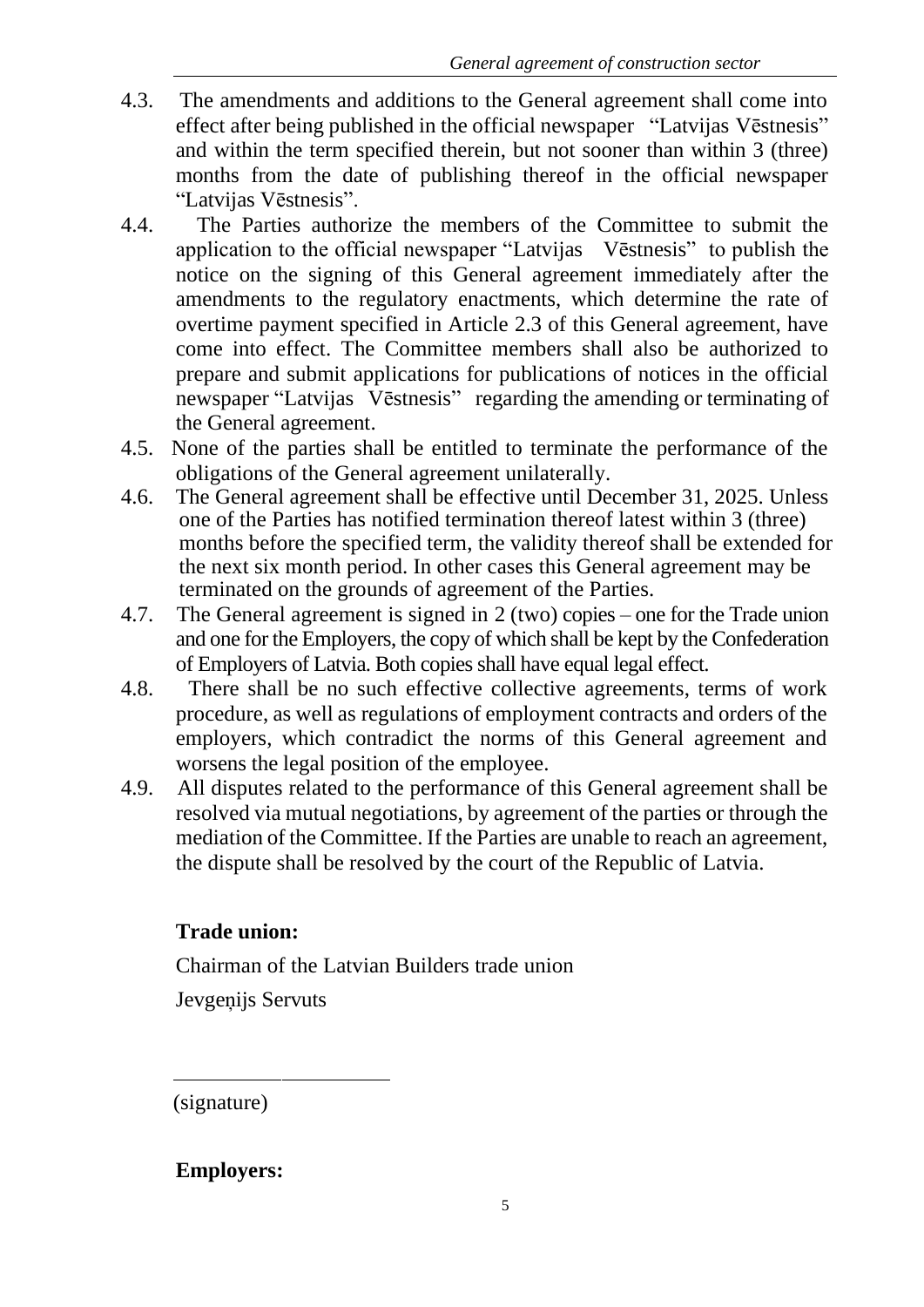#### **Annex No 1**

#### **Construction professions**

| N <sub>o</sub> | Profession<br>code | Profession                                                                                                                                                                                                       |
|----------------|--------------------|------------------------------------------------------------------------------------------------------------------------------------------------------------------------------------------------------------------|
| 1              | 132301             | MANAGER /DIRECTOR (in construction)                                                                                                                                                                              |
| $\overline{2}$ | 132302             | DEPUTY MANAGER / EXECUTIVE DIRECTOR (in construction)                                                                                                                                                            |
| 3              | 132303             | MANAGER /DIRECTOR of Principal activity unit<br>(in construction)                                                                                                                                                |
| $\overline{4}$ | 132304             | DEPUTY MANAGER DIRECTOR of Principal activity unit<br>(in construction sphere)                                                                                                                                   |
| 5              | 132305             | <b>Construction work MANAGER</b>                                                                                                                                                                                 |
| 6              | 312304             | MASTER (in construction sphere)<br>(with amendments made by the decision of the Committee of parties to<br>the General agreement of construction sector of 31.07.2019., which<br>came into effect on 03.11.2019) |
| $\overline{7}$ | 132307             | Manager of engineering communication construction works                                                                                                                                                          |
| 8              | 132308             | <b>Construction project MANAGER</b>                                                                                                                                                                              |
| 9              | 211403             | <b>GEODESIST</b>                                                                                                                                                                                                 |
| 10             | 211404             | Geo-PHYSICIAN                                                                                                                                                                                                    |
| 11             | 214121             | STRUCTURAL DESIGNER                                                                                                                                                                                              |
| 12             | 214123             | Design ENGINEE                                                                                                                                                                                                   |
| 13             | 214201             | <b>Civil ENGINEER</b>                                                                                                                                                                                            |
| 14             | 214202             | Civil ENGINEER of building structures                                                                                                                                                                            |
| 15             | 214203             | Civil ENGINEER of airports                                                                                                                                                                                       |
| 16             | 214204             | Civil ENGINEER of bridges                                                                                                                                                                                        |
| 17             | 214205             | Civil ENGINEER of buildings                                                                                                                                                                                      |
| 18             | 214206             | Civil ENGINEER of chimneys                                                                                                                                                                                       |
|                | 2142 40            | Independent EXPERT in energy efficiency of buildings                                                                                                                                                             |
| 19             | 03.11.2019)        | (with amendments made by the decision of the Committee of parties to the General<br>agreement of construction sector of 31.07.2019., which came into effect on                                                   |
| 20             | 214208             | Civil ENGINEER of berths and ports                                                                                                                                                                               |
| 21             | 214209             | Civil ENGINEER of dredging                                                                                                                                                                                       |
| 22             | 214211             | Civil ENGINEER of hydrotechnical structures                                                                                                                                                                      |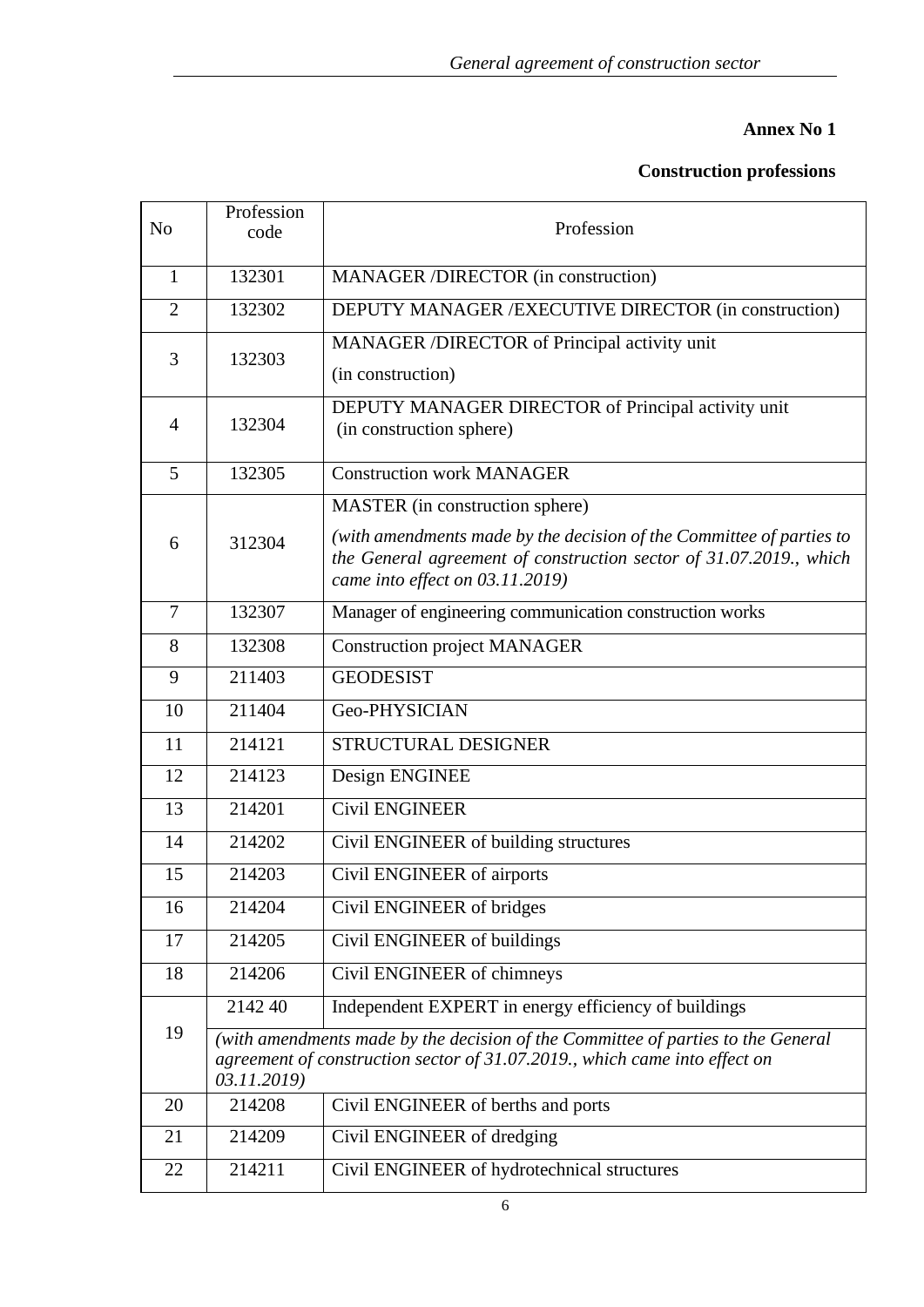|                | Profess        |                                                                |
|----------------|----------------|----------------------------------------------------------------|
| N <sub>o</sub> | ion            | Profession                                                     |
| 23             | code<br>214212 | Civil ENGINEER of hydrology                                    |
|                |                |                                                                |
| 24             | 214213         | Civil ENGINEER of irrigation                                   |
| 25             | 214214         | Civil ENGINEER of railway                                      |
| 26             | 214215         | Civil ENGINEER of roads                                        |
| 27             | 214216         | Civil ENGINEER of sanitary equipment                           |
| 28             | 214217         | Civil ENGINEER of earth structures / mechanics                 |
| 29             | 214218         | Civil ENGINEER of structures                                   |
| 30             | 214219         | Civil ENGINEER of towers                                       |
| 31             | 214220         | Civil ENGINEER of tunnels                                      |
| 32             | 214221         | <b>ENGINEER</b> of earth works                                 |
| 33             | 214224         | <b>ENGINEER</b> of irrigation                                  |
| 34             | 214225         | <b>ENGINEER</b> of sanitary structures                         |
| 35             | 214226         | TECHNOLOGIST of building materials                             |
| 36             | 214227         | <b>TECHNOLOGIST</b> of construction                            |
| 37             | 214228         | <b>ENGINEER</b> of melioration                                 |
| 38             | 214229         | Civil ENGINEER of transport structures                         |
| 39             | 214230         | <b>ENGINEER</b> of building materials                          |
| 40             | 214231         | Civil ENGINEER of heating, gas and water technology systems    |
| 41             | 214232         | <b>ENGINEER</b> of construction estimates                      |
| 42             | 214233         | <b>ENGINEER</b> of engineering communication attachment        |
| 43             | 214234         | ENGINEER of simplified renovation and reconstruction objects   |
| 44             | 214235         | <b>ENGINEER</b> of sustainable construction                    |
| 45             | 214236         | Civil ENGINEER of engineering system design                    |
| 46             | 214237         | Civil ENGINEER of refrigeration systems                        |
| 47             | 214238         | Civil ENGINEER of oil transmission systems                     |
| 48             | 214239         | Civil ENGINEER of gas transmission systems                     |
| 49             | 214405         | <b>ENGINEER</b> of air conditioning                            |
| 50             | 214417         | ENGINEER of air conditioning / mechanics                       |
| 51             | 214421         | ENGINEER of heating, ventilation and refrigeration / mechanics |
| 52             | 214439         | <b>ENGINEER</b> of thermal energy                              |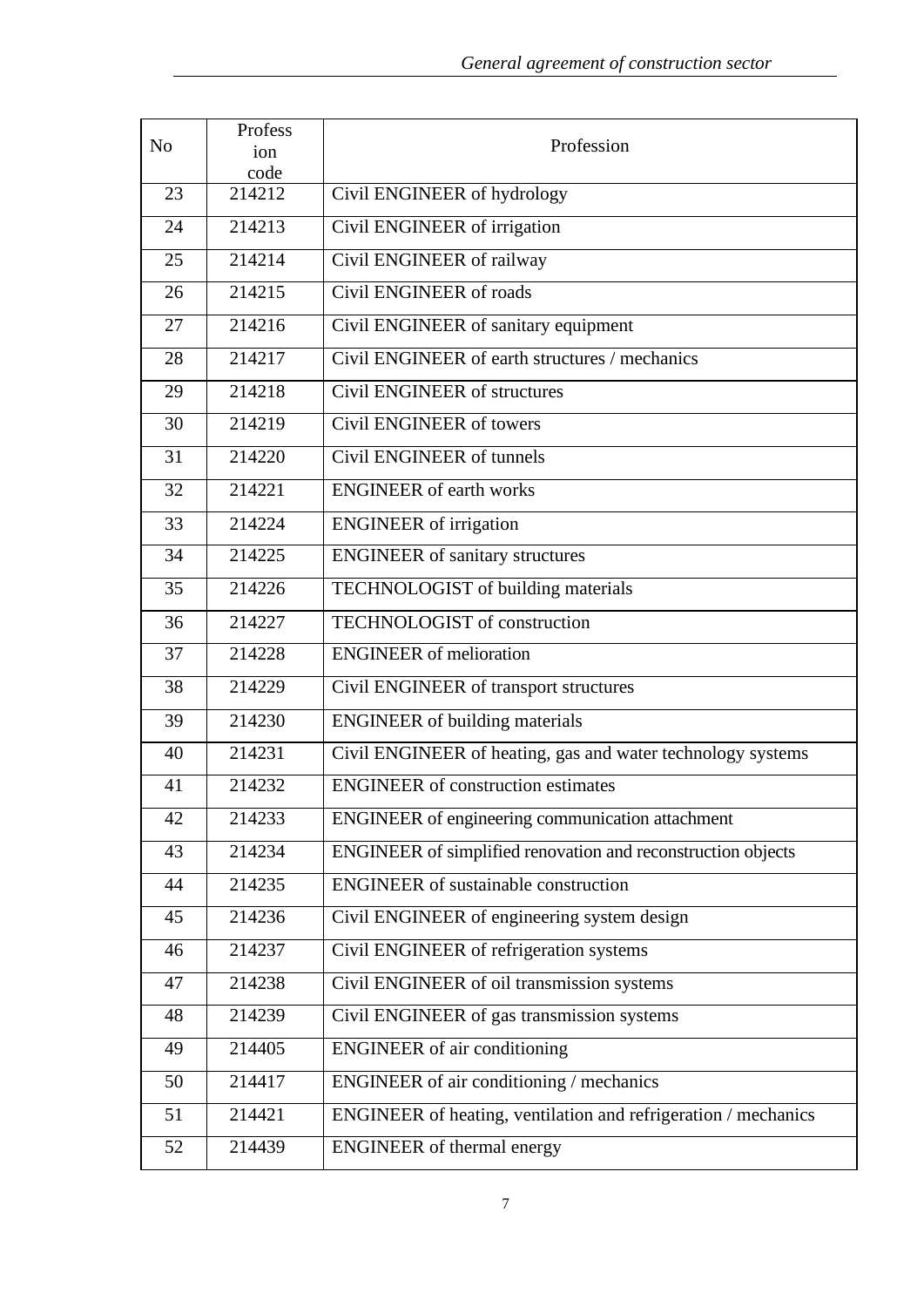| N <sub>o</sub> | Profession<br>code                                                                                                                                                                  | Profession                                                                                                                                                                                                                             |
|----------------|-------------------------------------------------------------------------------------------------------------------------------------------------------------------------------------|----------------------------------------------------------------------------------------------------------------------------------------------------------------------------------------------------------------------------------------|
| 53             | (deleted by amendments made by the decision of the Committee of parties to the<br>General agreement of construction sector of 31.07.2019., which came into effect on<br>03.11.2019) |                                                                                                                                                                                                                                        |
| 54             | 214441                                                                                                                                                                              | ENGINEER of heating system operation                                                                                                                                                                                                   |
| 55             | 214443                                                                                                                                                                              | ENGINEER of thermal energy and thermal<br>engineering<br>(with amendments made by the decision of the Committee of parties<br>to the General agreement of construction sector of 31.07.2019., which<br>came into effect on 03.11.2019) |
| 56             | 214448                                                                                                                                                                              | <b>ENGINEER</b> of technical heating equipment                                                                                                                                                                                         |
| 57             | 214930                                                                                                                                                                              | ENGINEER of building operation and equipment provision                                                                                                                                                                                 |
| 58             | 214932                                                                                                                                                                              | <b>ENGINEER</b> of estimates                                                                                                                                                                                                           |
| 59             | 214951                                                                                                                                                                              | <b>ENGINEER</b> of building systems                                                                                                                                                                                                    |
| 60             | 215101                                                                                                                                                                              | <b>Electrical ENGINEER</b>                                                                                                                                                                                                             |
| 61             | 215103                                                                                                                                                                              | <b>Electrical system ENGINEER</b>                                                                                                                                                                                                      |
| 62             | 215106                                                                                                                                                                              | Electrical ENGINEER of electricity transmission                                                                                                                                                                                        |
| 63             | (deleted by amendments made by the decision of the Committee of parties to the<br>General agreement of construction sector of 31.07.2019., which came into effect on<br>03.11.2019) |                                                                                                                                                                                                                                        |
| 64             | 216505                                                                                                                                                                              | <b>ENGINEER</b> of geodesy                                                                                                                                                                                                             |
| 65             | 216509                                                                                                                                                                              | <b>ENGINEER</b> of geo-informatics                                                                                                                                                                                                     |
| 66             | (deleted by amendments made by the decision of the Committee of parties to the<br>General agreement of construction sector of 31.07.2019., which came into effect on<br>03.11.2019) |                                                                                                                                                                                                                                        |
| 67             | 265131                                                                                                                                                                              | STAINED GLASS ARTIST                                                                                                                                                                                                                   |
| 68             | 265134                                                                                                                                                                              | <b>RESTORATOR</b>                                                                                                                                                                                                                      |
| 69             | 265140                                                                                                                                                                              | RESTORATOR of furniture and wood carvings                                                                                                                                                                                              |
| 70             | $311\overline{201}$                                                                                                                                                                 | <b>Construction CALCULATION SPECIALIST</b>                                                                                                                                                                                             |
| 71             | 311202                                                                                                                                                                              | <b>Building TECHNICIAN</b>                                                                                                                                                                                                             |
| 72             | 311203                                                                                                                                                                              | <b>TECHNICIAN</b> of measurements                                                                                                                                                                                                      |
| 73             | 311204                                                                                                                                                                              | <b>TECHNICIAN</b> of supervision                                                                                                                                                                                                       |
| 74             | 311205                                                                                                                                                                              | TECHNICIAN of irrigation                                                                                                                                                                                                               |
| 75             | 311206                                                                                                                                                                              | <b>TECHNICIAN</b> of melioration                                                                                                                                                                                                       |
| 76             | 311207                                                                                                                                                                              | TECHNICIAN of engineering communications                                                                                                                                                                                               |
| 77             | 311209                                                                                                                                                                              | <b>TECHNICIAN</b> of structures                                                                                                                                                                                                        |
| 78             | 311210                                                                                                                                                                              | TECHNICIAN of hydrotechnical structures                                                                                                                                                                                                |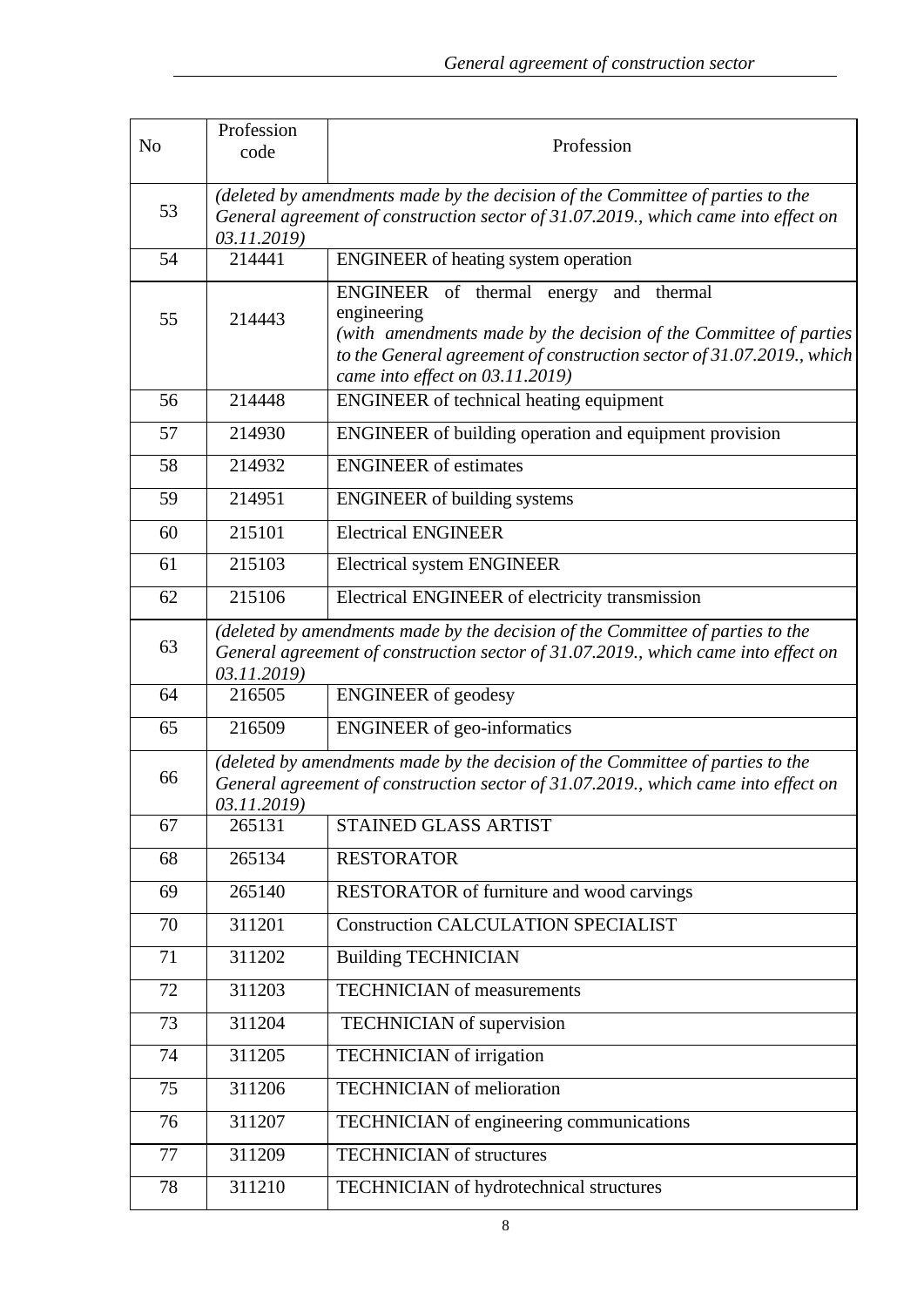| N <sub>o</sub>   | Profe         | Profession                                                |
|------------------|---------------|-----------------------------------------------------------|
|                  | ssion<br>code |                                                           |
| 79               | 311211        | TECHNICIAN of internal equipment                          |
| 80               | 311212        | TECHNICIAN of hydrotechnical structures                   |
| 81               | 311213        | TECHNICIAN of underground works                           |
| 82               | 311215        | <b>Geo-TECHNICIAN</b>                                     |
| 83               | 311216        | Road TECHNICIAN                                           |
| 84               | 311217        | <b>TECHNICIAN</b> of finishing works                      |
| 85               | 311219        | SPECIALIST of industrial construction                     |
| 86               | 311220        | SPECIALIST of protection zones of buildings               |
| 87               | 311221        | SENIOR SPECIALIST of engineering communication attachment |
| 88               | 311223        | Fire safety INSPECTOR                                     |
| 89               | 311225        | Fire safety TECHNICIAN                                    |
| 90               | 311226        | Civil defense TECHNICIAN                                  |
| 91               | 311227        | Fire safety and civil defense TECHNICIAN                  |
| 92               | 311229        | <b>ASSISTANT construction works MANAGER</b>               |
| 93               | 311231        | <b>Road MASTER</b>                                        |
| 94               | 311232        | <b>ASSISTANT Road MASTER</b>                              |
| 95               | 311233        | <b>MASTER</b> of artificial structures                    |
| 96               | 311234        | TECHNICIAN of ventilation and air conditioning systems    |
| 97               | 311235        | TECHNICIAN of water and sewage systems                    |
| 98               | 311236        | <b>TECHNICIAN</b> of cold systems                         |
| 99               | 311237        | TECHNICIAN of gas supply systems                          |
| 100              | 311238        | TECHNICIAN of heating systems                             |
| 101              | 311239        | Concreting TECHNICIAN                                     |
| 102              | 311240        | Dry structure TECHNICIAN                                  |
| $\overline{103}$ | 311241        | <b>ASSISTANT</b> of construction project MANAGER          |
| 104              | 311242        | Fire safety SPECIALIST                                    |
| $10\overline{5}$ | 311243        | Landscape TECHNICIAN                                      |
| 106              | 311302        | <b>Electrical TECHNICIAN</b>                              |
| 107              | 311303        | <b>Electrical illumination TECHNICIAN</b>                 |
| 108              | 311304        | Electrical voltage distribution TECHNICIAN                |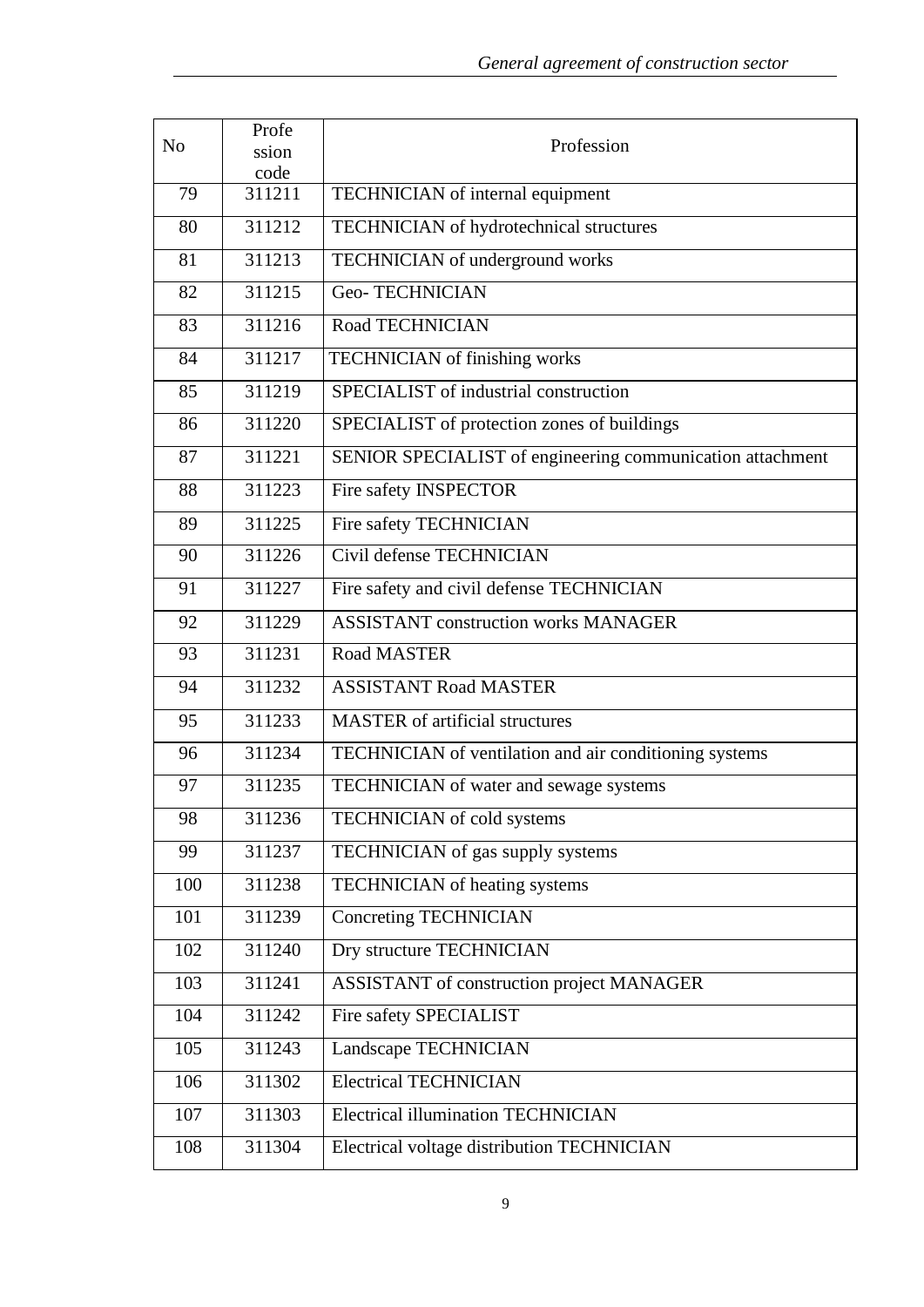| N <sub>o</sub> | Profe<br>ssion | Profession                                                                                                                                                           |
|----------------|----------------|----------------------------------------------------------------------------------------------------------------------------------------------------------------------|
| 109            | code<br>311305 | <b>Electrical traction TECHNICIAN</b>                                                                                                                                |
| 110            | 311306         | Electrical system TECHNICIAN                                                                                                                                         |
| 111            | 311308         | Electrical voltage transmission TECHNICIAN                                                                                                                           |
| 112            | 311309         | Electrical TECHNICIAN/Electrical equipment SPECIALIST                                                                                                                |
| 113            | 311310         | <b>Technical SPECIALIST</b>                                                                                                                                          |
| 114            | 311311         | Electrical equipment SPECIALIST                                                                                                                                      |
| 115            | 311312         | Agricultural energy TECHNICIAN                                                                                                                                       |
| 116            | 311313         | <b>Electrical network TECHNICIAN</b>                                                                                                                                 |
| 117            | 311314         | TECHNICIAN of factory electrical equipment                                                                                                                           |
| 118            | 311315         | <b>TECHNICIAN</b> of electrical installations                                                                                                                        |
| 119            | 311527         | TECHNICIAN of thermal energy                                                                                                                                         |
| 120            | 311529         | TECHNICIAN of energy systems                                                                                                                                         |
| 121            | 311530         | TECHNICIAN of heating, ventilation and refrigeration                                                                                                                 |
| 122            | 311536         | SPECIALIST of thermal energy                                                                                                                                         |
| 123            | 311550         | TECHNICIAN of gas equipment                                                                                                                                          |
| 124            | 311801         | TECHNICAL DRAFTSMAN                                                                                                                                                  |
| 125            | 311807         | DRAFTSMAN of building machinery                                                                                                                                      |
| 126            | 311808         | DRAFTSMAN of electrical systems                                                                                                                                      |
| 127            | 311810         | DRAFTSMAN of heating and ventilation systems                                                                                                                         |
| 128            | 311814         | Geology DRAFTSMAN                                                                                                                                                    |
| 129            | 311817         | Topography DRAFTSMAN                                                                                                                                                 |
| 130            | 311822         | DRAFTSMAN DESIGNER                                                                                                                                                   |
| 131            | 311928         | Work protection COORDINATOR                                                                                                                                          |
| 132            | 312202         | <b>Installation SUPERVISOR</b>                                                                                                                                       |
| 133            | 312301         | <b>Site SUPERVISOR</b>                                                                                                                                               |
| 134            | 312302         | <b>Road SUPERVISOR</b>                                                                                                                                               |
| 135            | 312303         | <b>Bridge SUPERVISOR</b>                                                                                                                                             |
| 136            | 312304         | Building MASTER (in construction sphere)                                                                                                                             |
| 137            | 03.11.2019)    | (deleted by amendments made by the decision of the Committee of parties to the<br>General agreement of construction sector of 31.07.2019., which came into effect on |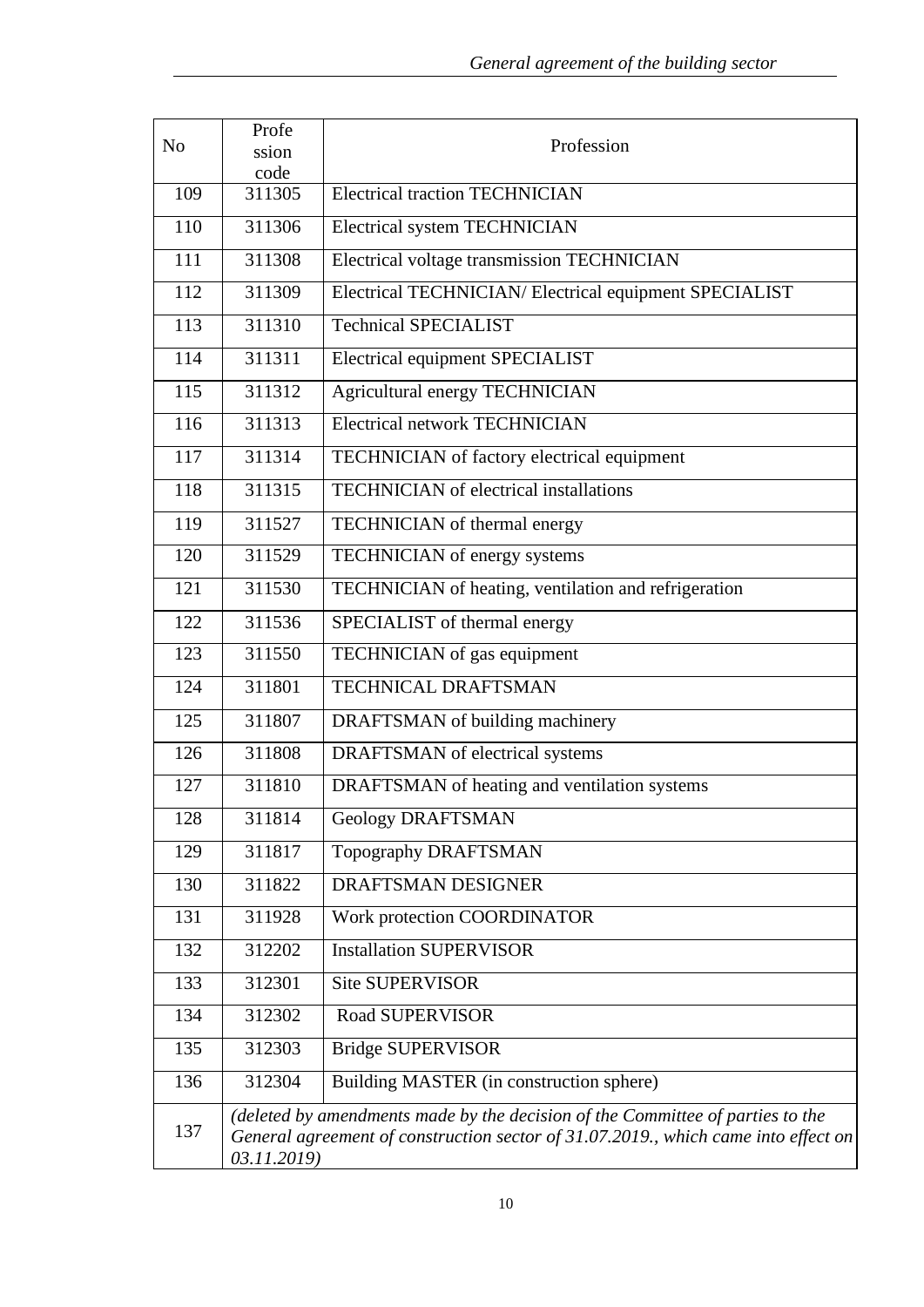| N <sub>o</sub>   | Profe<br>ssion<br>code | Profession                                                                                                                                                           |
|------------------|------------------------|----------------------------------------------------------------------------------------------------------------------------------------------------------------------|
| 138              | 343513                 | Wooden building RESTORATOR                                                                                                                                           |
| 139              | 343514                 | <b>Stone building RESTORATOR</b>                                                                                                                                     |
| 140              | 03.11.2019)            | (deleted by amendments made by the decision of the Committee of parties to the<br>General agreement of construction sector of 31.07.2019., which came into effect on |
| 141              | 343517                 | <b>Gold work RESTORATOR</b>                                                                                                                                          |
| 142              | 343518                 | <b>ASSISTANT RESTORATOR</b>                                                                                                                                          |
|                  | 4322 10                | Repair work DISPATCHER                                                                                                                                               |
| 143              | on 03.11.2019)         | (with amendments made by the decision of the Committee of parties to the<br>General agreement of construction sector of 31.07.2019., which came into effect          |
| 144              | 431108                 | <b>CONSTRUCTION ECONOMIST</b>                                                                                                                                        |
| 145              | 432204                 | Work INSTRUCTOR                                                                                                                                                      |
| 146              | 621016                 | DRIVER of self-propelled vehicles                                                                                                                                    |
| 147              | 711101                 | <b>Building BUILDER</b>                                                                                                                                              |
| 148              | 711102                 | <b>BUILDER</b>                                                                                                                                                       |
| 149              | 711103                 | <b>Building structure ASSEMBLER</b>                                                                                                                                  |
| 150              | 711104                 | Dry structure ASSEMBLER                                                                                                                                              |
| 151              | 711105                 | Metal structure ASSEMBLER                                                                                                                                            |
| $\overline{152}$ | 711106                 | Reinforced concrete structure ASSEMBLER                                                                                                                              |
| 153              | 711107                 | <b>Glass structure ASSEMBLER</b>                                                                                                                                     |
| 154              | 711108                 | Wooden structure ASSEMBLER                                                                                                                                           |
| 155              | 711201                 | <b>PAVER</b>                                                                                                                                                         |
| 156              | 711202                 | <b>Stove FITTER</b>                                                                                                                                                  |
| 157              | 711203                 | <b>BRICK LAYER</b>                                                                                                                                                   |
| 158              | 03.11.2019)            | (deleted by amendments made by the decision of the Committee of parties to the<br>General agreement of construction sector of 31.07.2019., which came into effect on |
| 159              | 711206                 | Fireplace FITTER                                                                                                                                                     |
| 160              | 711301                 | <b>STONE CUTTER</b>                                                                                                                                                  |
| 161              | 711302                 | <b>STONE MASON</b>                                                                                                                                                   |
| 162              | 711401                 | <b>CONCRETE LAYER</b>                                                                                                                                                |
| 163              | 711402                 | REINFORCEMENT LAYER                                                                                                                                                  |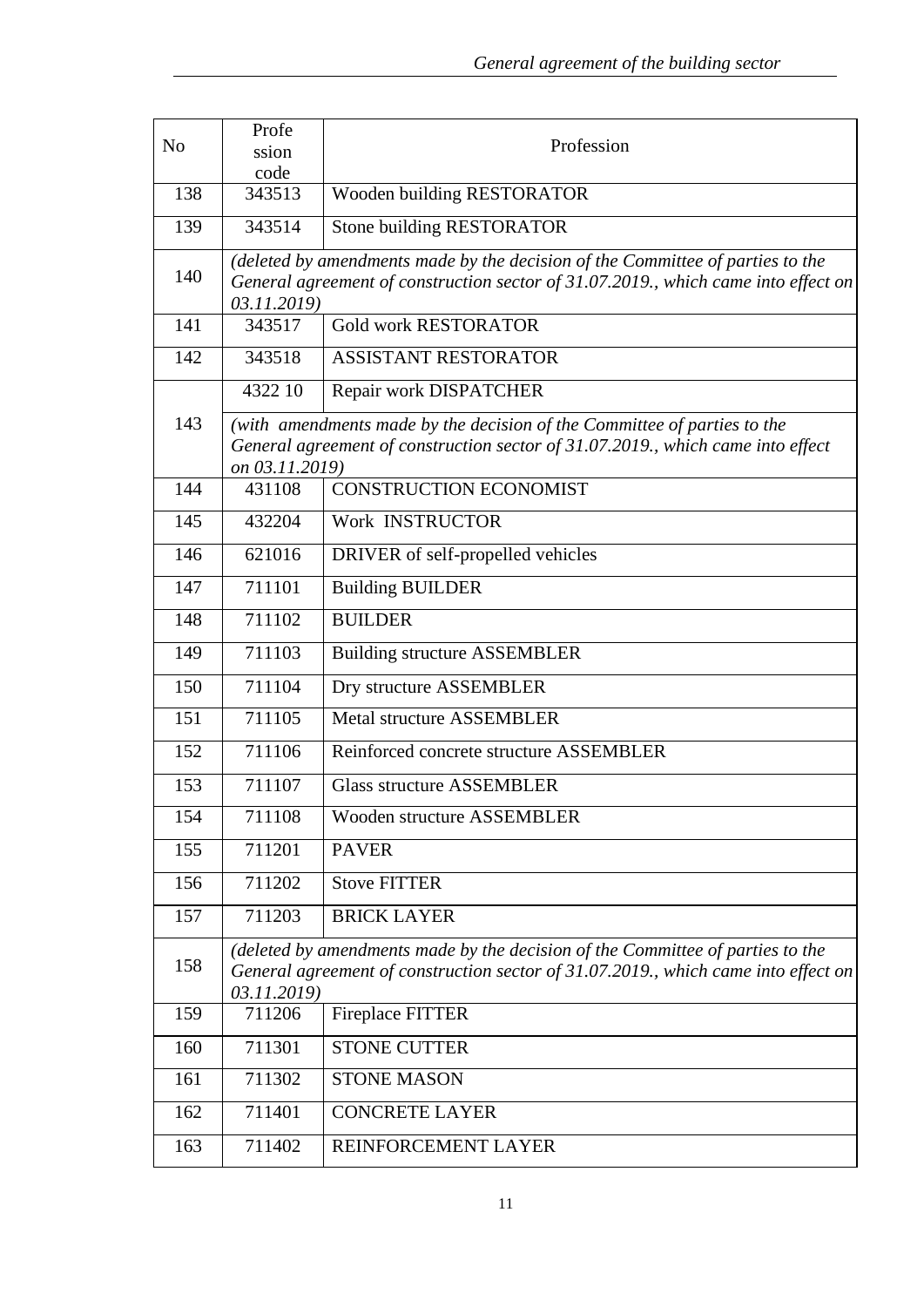| N <sub>o</sub> | Profe<br>ssion | Profession                                                                                               |
|----------------|----------------|----------------------------------------------------------------------------------------------------------|
|                | code           |                                                                                                          |
| 164            | 711501         | <b>CARPENTER</b>                                                                                         |
| 165            | 711502         | Log building BUILDER                                                                                     |
| 166            | 711503         | Wooden building BUILDER                                                                                  |
| 167            | 711504         | <b>Construction CARPENTER</b>                                                                            |
|                | 711104         | Dry structure ASSEMBLER                                                                                  |
| 168            |                | (with amendments made by the decision of the Committee of parties to the General                         |
|                |                | agreement of construction sector of 31.07.2019., which came into effect on                               |
|                | 03.11.2019)    |                                                                                                          |
| 169            | 711509         | <b>Building product CARPENTER</b>                                                                        |
| 170            | 711901         | Drain FITTER                                                                                             |
| 171            | 711902         | <b>Scaffolding ASSEMBLER</b>                                                                             |
|                |                | FOREMAN (in construction sphere)                                                                         |
| 172            | 711903         | (with amendments made by the decision of the Committee of parties                                        |
|                |                | to the General agreement of construction sector of 31.07.2019., which<br>came into effect on 03.11.2019) |
| 173            | 711904         | FOREMAN of engineering structures                                                                        |
| 174            | 711905         | <b>Industrial CLIMBER</b>                                                                                |
| 175            | 711907         | Building WORKER of artificial buildings                                                                  |
| 176            | 711908         | <b>WORKER</b> of artificial buildings                                                                    |
|                | 712607         | <b>Pipework ASSEMBLER</b>                                                                                |
| 177            |                | (with amendments made by the decision of the Committee of parties to the General                         |
|                | 03.11.2019)    | agreement of construction sector of 31.07.2019., which came into effect on                               |
|                | 712608         | ASSEMBLER of external water and sewage networks                                                          |
| 178            |                | (with amendments made by the decision of the Committee of parties to                                     |
|                |                | the General agreement of construction sector of 31.07.2019., which came                                  |
|                |                | into effect on 03.11.2019)                                                                               |
| 179            | 711913         | ASSEMBLER of fire safety systems                                                                         |
| 180            | 712101         | <b>ROOFER</b>                                                                                            |
| 181            | 712201         | <b>Floor LAYER</b>                                                                                       |
| 182            | 712202         | <b>TILE LAYER</b>                                                                                        |
| 183            | 712203         | <b>Mosaic LAYER</b>                                                                                      |
| 184            | 712204         | Parquet LAYER                                                                                            |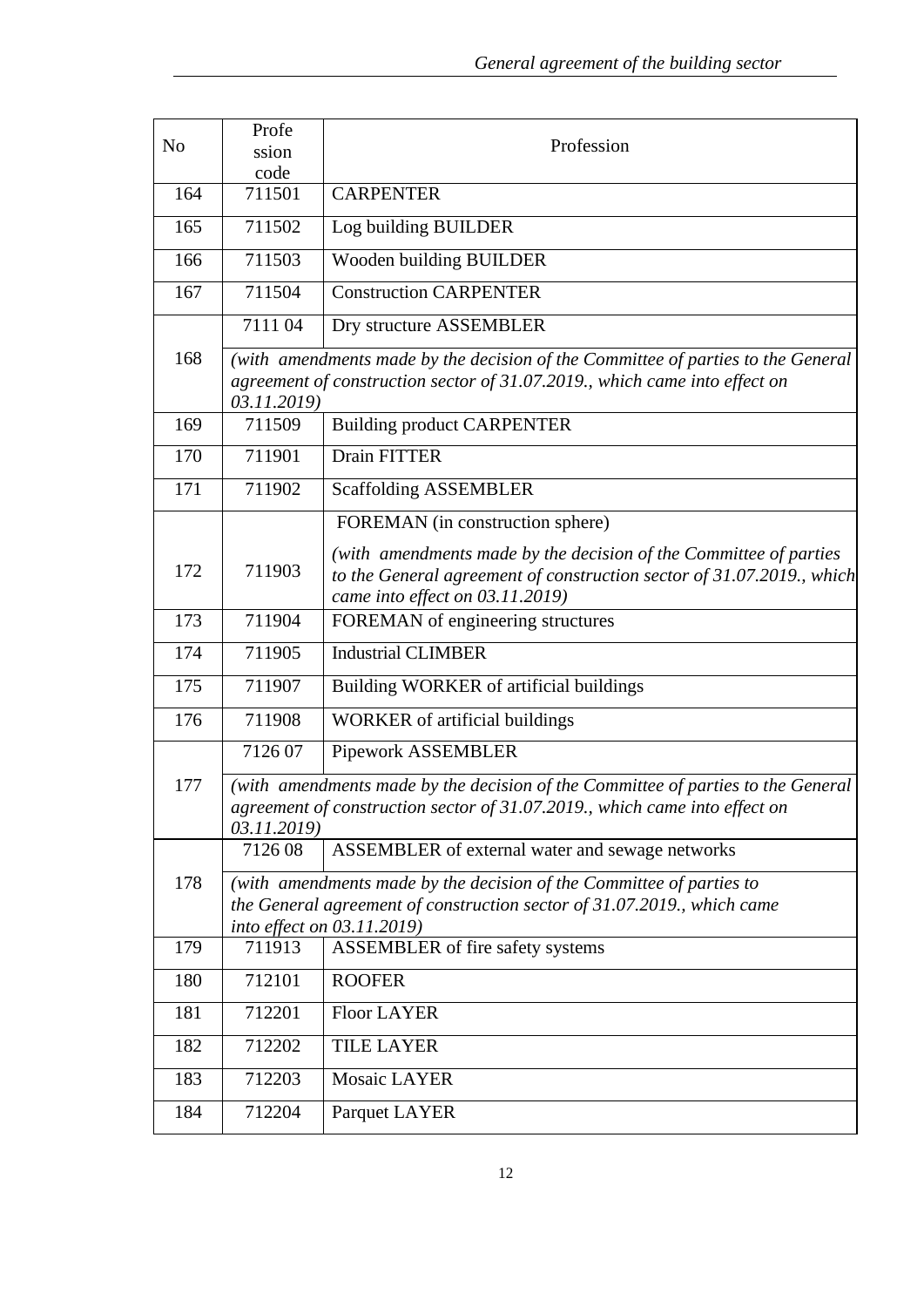| N <sub>o</sub> | Profe                                                                                                                                                                               | Profession                                          |  |
|----------------|-------------------------------------------------------------------------------------------------------------------------------------------------------------------------------------|-----------------------------------------------------|--|
|                | ssion<br>code                                                                                                                                                                       |                                                     |  |
| 185            | 712301                                                                                                                                                                              | <b>PLASTERER</b>                                    |  |
| 186            | 712302                                                                                                                                                                              | <b>Finishing work WORKER</b>                        |  |
| 187            | 712303                                                                                                                                                                              | <b>CREATOR</b> of decorative building elements      |  |
| 188            | 712401                                                                                                                                                                              | Hydro- and thermal INSULATOR                        |  |
| 189            | 712402                                                                                                                                                                              | <b>Acoustic INSULATOR</b>                           |  |
| 190            | 712403                                                                                                                                                                              | Building SILTINĀTĀJS                                |  |
| 191            | 712404                                                                                                                                                                              | <b>INSULATOR</b>                                    |  |
| 192            | 712501                                                                                                                                                                              | <b>GLAZIER</b>                                      |  |
| 193            | 712601                                                                                                                                                                              | <b>PLUMBER</b>                                      |  |
| 194            | 712602                                                                                                                                                                              | <b>ASSEMBLER</b> of plumbing equipment              |  |
| 195            | (deleted by amendments made by the decision of the Committee of parties<br>to the General agreement of construction sector of 31.07.2019., which<br>came into effect on 03.11.2019) |                                                     |  |
| 196            | 712604                                                                                                                                                                              | <b>ASSEMBLER</b> of heating systems                 |  |
| 197            | 712605                                                                                                                                                                              | ASSEMBLER of water and sewage systems               |  |
| 198            | 712606                                                                                                                                                                              | ASSEMBLER of engineering communications             |  |
| 199            | 712607                                                                                                                                                                              | Pipework ASSEMBLER                                  |  |
| 200            | 712608                                                                                                                                                                              | ASSEMBLER of external water and sewage networks     |  |
| 201            | 712609                                                                                                                                                                              | ASSEMBLER of external gas networks                  |  |
| 202            | 712610                                                                                                                                                                              | <b>ASSEMBLER</b> of external heating networks       |  |
| 203            | 712611                                                                                                                                                                              | <b>ASSEMBLER</b> of gas systems                     |  |
| 204            | 712701                                                                                                                                                                              | ASSEMBLER of air conditioning and cold systems      |  |
| 205            | 712703                                                                                                                                                                              | MECHANIC of cold equipment                          |  |
| 206            | 712704                                                                                                                                                                              | <b>ASSEMBLER</b> of ventilation systems             |  |
| 207            | 712706                                                                                                                                                                              | MECHANIC of air conditioning mechanisms             |  |
| 208            | 712707                                                                                                                                                                              | MECHANIC of heating, ventilation and cold equipment |  |
| 209            | 713101                                                                                                                                                                              | <b>PAINTER</b>                                      |  |
| 210            | 713102                                                                                                                                                                              | <b>WHITEWASHER</b>                                  |  |
| 211            | 713103                                                                                                                                                                              | <b>Wallpaper FITTER</b>                             |  |
| 212            | 713202                                                                                                                                                                              | <b>LACQUER</b>                                      |  |
| 213            | 713301                                                                                                                                                                              | <b>Building CLEANER</b>                             |  |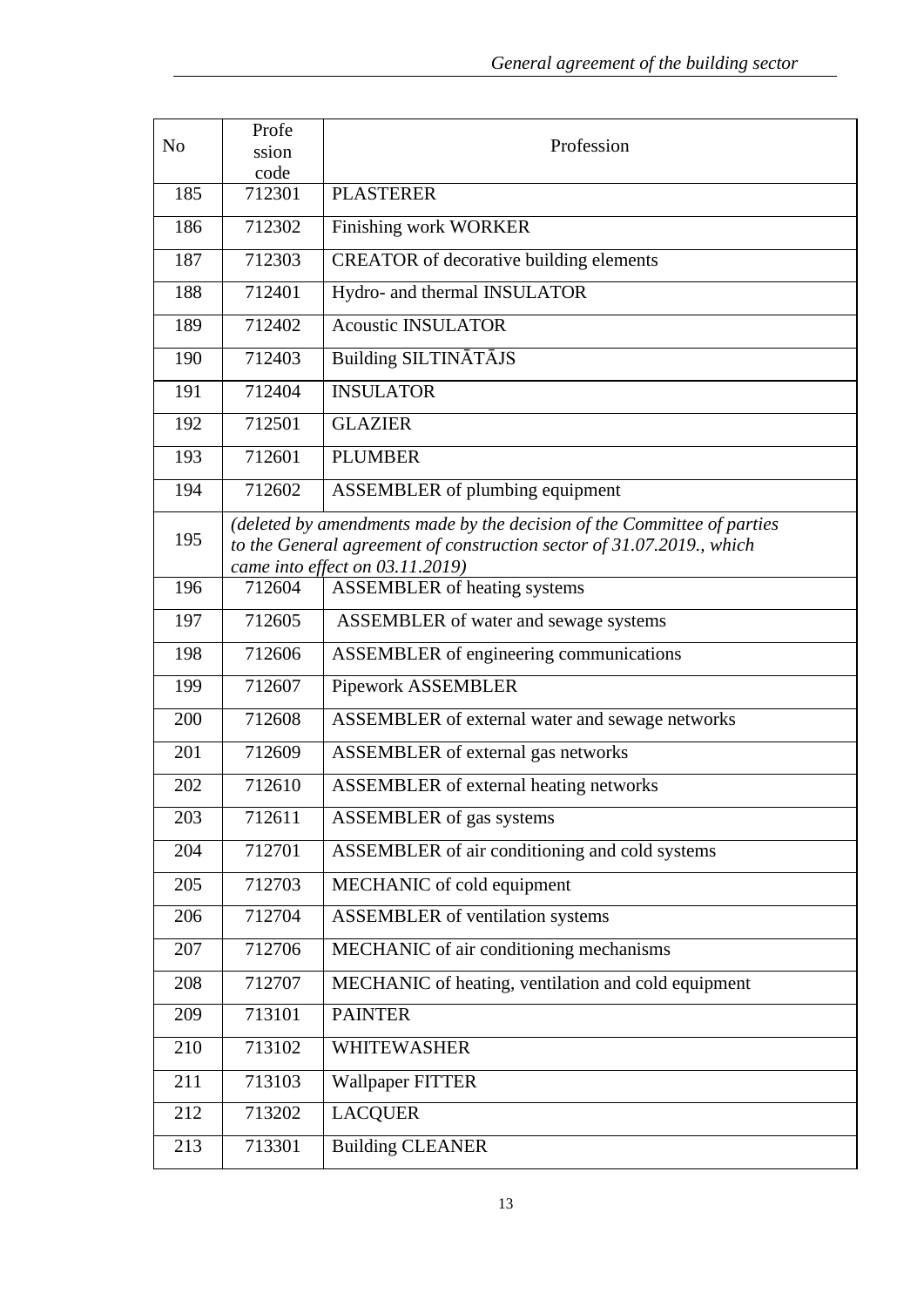| N <sub>o</sub> | Profe<br>ssion | Profession                                                                            |
|----------------|----------------|---------------------------------------------------------------------------------------|
|                | code           |                                                                                       |
| 214            | 721101         | <b>Formwork PRODUCER</b>                                                              |
| 215            | 721102         | <b>Core PRODUCER</b>                                                                  |
| 216            | 721201         | Gas WELDER (OAW)                                                                      |
| 217            | 721202         | <b>SOLDERING WORKER</b>                                                               |
| 218            | 721203         | <b>Contact WELDER</b>                                                                 |
| 219            | 721204         | Manual ARC WELDER (MMA)                                                               |
| 220            | 721205         | ARC WELDER in welding with mechanical equipment in an active<br>gas environment (MAG) |
| 221            | 721206         | ARC WELDER in welding with mechanical equipment in an inert gas<br>environment (MIG)  |
| 222            | 721207         | ARC WELDER in welding with tungsten electrode in an inert gas<br>environment (TIG)    |
| 223            | 721208         | ARC WELDER in welding with automatic equipment                                        |
| 224            | 721209         | <b>Laser WELDER</b>                                                                   |
| 225            | 721210         | <b>Thermal CUTTER</b>                                                                 |
| 226            | 721211         | Plastic WELDER                                                                        |
| 227            | 721212         | <b>Metal material WELDER</b>                                                          |
| 228            | 721214         | Gas plasma CUTTER                                                                     |
| 229            | 721215         | <b>Metal CUTTER</b>                                                                   |
| 230            | 721301         | Sheet metal ROLLER                                                                    |
| 231            | 721302         | <b>TINSMITH</b>                                                                       |
| 232            | 721303         | Roof TINSMITH                                                                         |
| 233            | 721304         | <b>Metal sheet BENDER</b>                                                             |
| 234            | 721401         | Metal structure LOCKSMITH                                                             |
| 235            | 721404         | <b>RIVETING WORKER</b>                                                                |
| 236            | 722101         | <b>BLACKSMITH</b>                                                                     |
| 237            | 722201         | <b>LOCKSMITH</b>                                                                      |
| 238            | 722202         | Keylock LOCKSMITH                                                                     |
| 239            | 722301         | <b>MILLING MACHINE OPERATOR</b>                                                       |
| 240            | 722302         | <b>DRILLING OPERATOR</b>                                                              |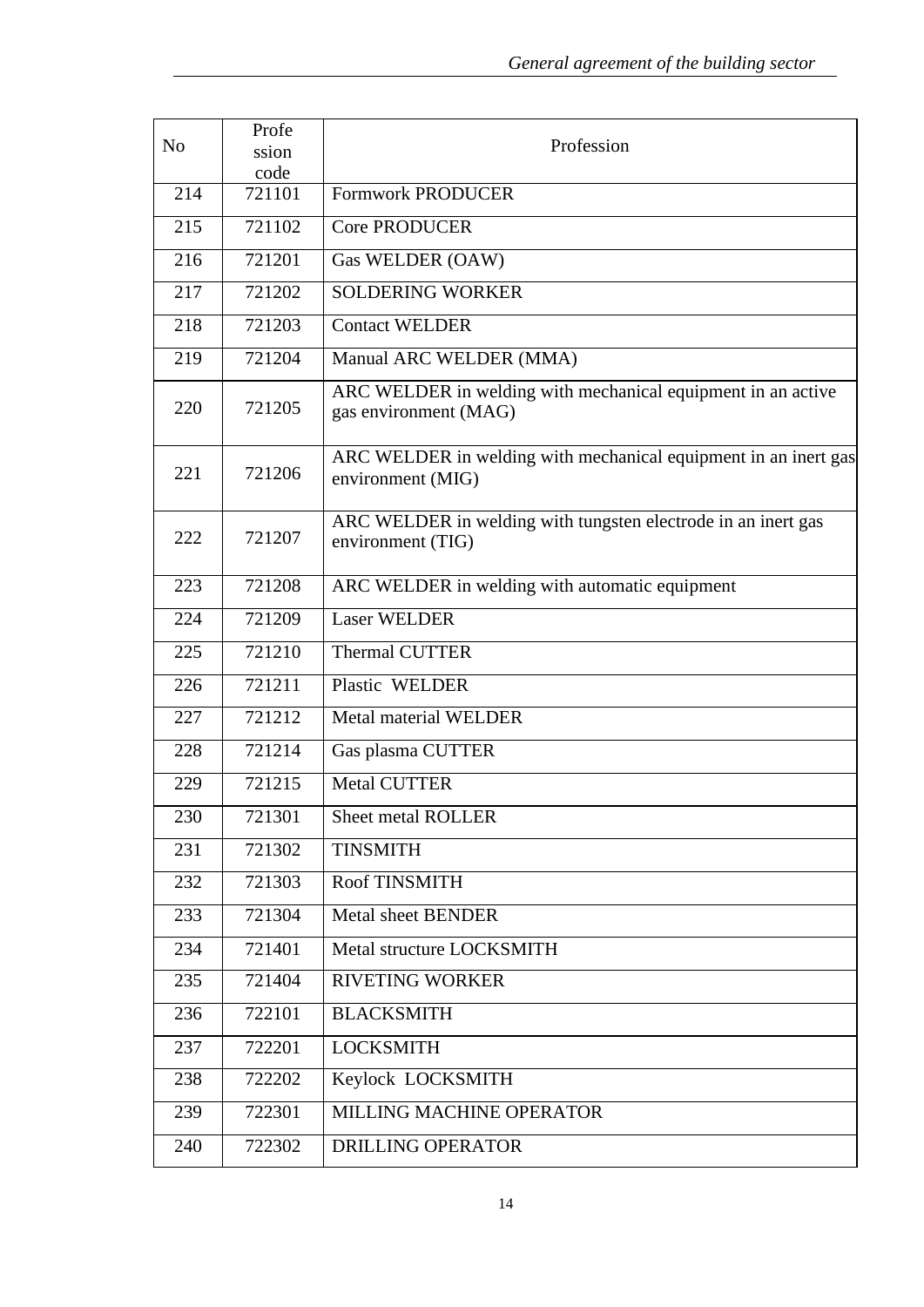| N <sub>0</sub> | Profe                                                                                     | Profession                                                                       |  |
|----------------|-------------------------------------------------------------------------------------------|----------------------------------------------------------------------------------|--|
|                | ssion<br>code                                                                             |                                                                                  |  |
| 241            | 722303                                                                                    | <b>TURNER</b>                                                                    |  |
|                | 722304                                                                                    | <b>PLANER</b>                                                                    |  |
| 242            |                                                                                           |                                                                                  |  |
| 243            | 722305                                                                                    | <b>SLOTTER</b>                                                                   |  |
| 244            | 722317                                                                                    | <b>Metal cutting OPERATOR</b>                                                    |  |
| 245            | 722401                                                                                    | <b>POLISHER</b>                                                                  |  |
| 246            | 722402                                                                                    | <b>Tool SHARPENER</b>                                                            |  |
| 247            | 722403                                                                                    | <b>GRINDER</b>                                                                   |  |
| 248            | 722404                                                                                    | <b>EMERY WORKER</b>                                                              |  |
| 249            | 723101                                                                                    | <b>Transport MECHANIC</b>                                                        |  |
| 250            | 723102                                                                                    | Car MECHANIC                                                                     |  |
| 251            | 723301                                                                                    | <b>MECHANIC</b>                                                                  |  |
| 252            | 723302                                                                                    | <b>REPAIRMAN</b>                                                                 |  |
| 253            | 723305                                                                                    | <b>ASSEMBLER</b>                                                                 |  |
| 254            | 723308                                                                                    | MECHANIC of construction and road construction machinery                         |  |
| 255            | 723309                                                                                    | REPAIRMAN of construction and road construction machinery                        |  |
| 256            | 723311                                                                                    | REPAIRMAN of heating equipment                                                   |  |
| 257            | 723312                                                                                    | LOCKSMITH of heating equipment servicing                                         |  |
| 258            | 723313                                                                                    | REPAIRMAN of gas equipment                                                       |  |
| 259            | 723314                                                                                    | <b>ASSISTANT MASTER</b>                                                          |  |
| 260            | 723323                                                                                    | <b>Tool MECHANIC</b>                                                             |  |
| 261            | 731605                                                                                    | <b>Decorative PAINTER</b>                                                        |  |
|                | 731903                                                                                    | <b>Metal CRAFTSMAN</b>                                                           |  |
| 262            |                                                                                           | (with amendments made by the decision of the Committee of parties to the General |  |
|                |                                                                                           | agreement of construction sector of 31.07.2019., which came into effect on       |  |
|                | 03.11.2019)                                                                               | <b>Stone CUTTER</b>                                                              |  |
| 263            | 731904                                                                                    |                                                                                  |  |
|                | (with amendments made by the decision of the Committee of parties to the General          |                                                                                  |  |
|                | agreement of construction sector of 31.07.2019., which came into effect on<br>03.11.2019) |                                                                                  |  |
| 264            | 732305                                                                                    | Bending machine OPERATOR                                                         |  |
| 265            | 741101                                                                                    | <b>ELECTRICIAN</b>                                                               |  |
| 266            | 741102                                                                                    | <b>Electrical ASSEMBLER</b>                                                      |  |
|                |                                                                                           |                                                                                  |  |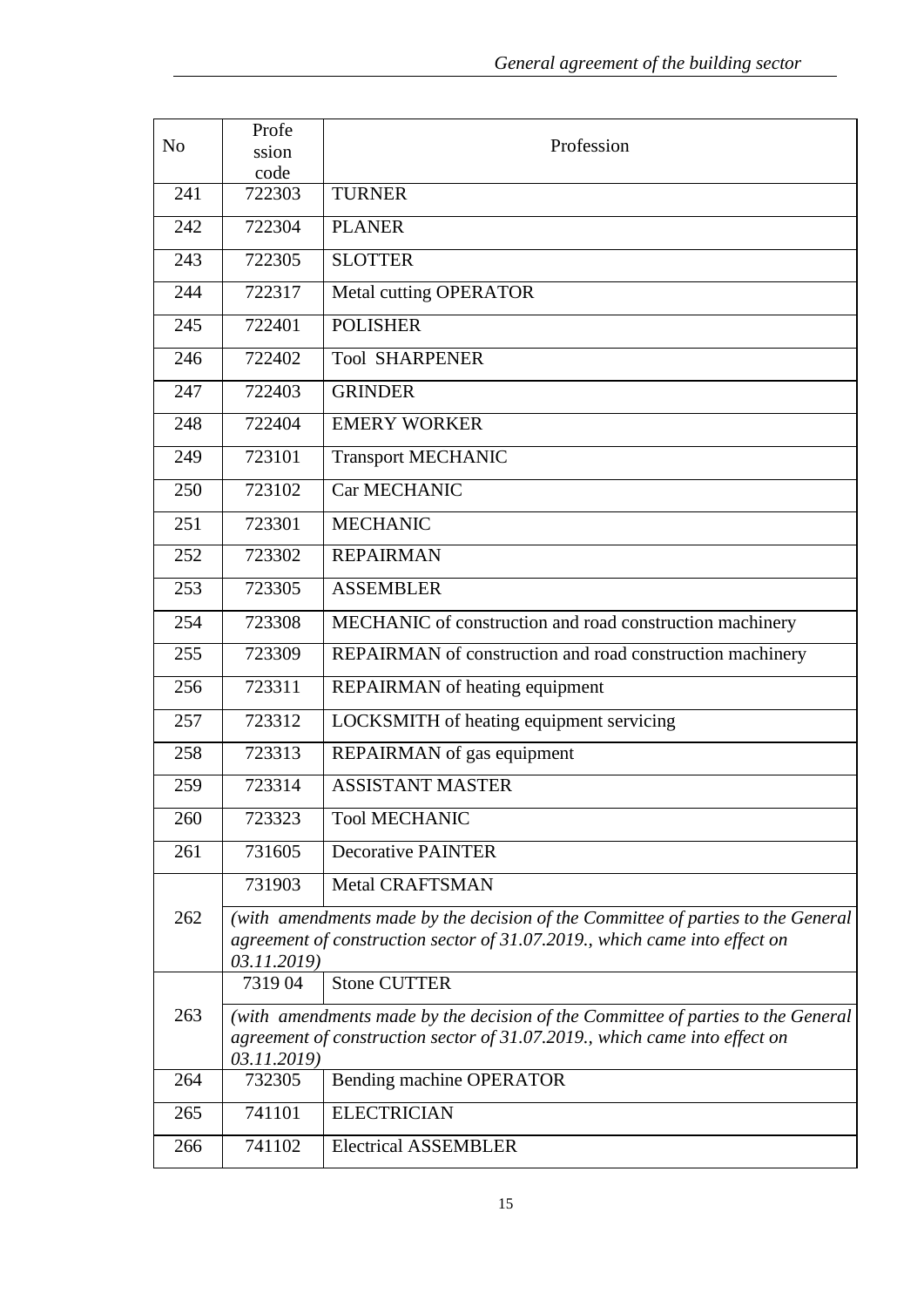| ssion<br>code<br><b>Electrical network ELECTRICIAN</b><br>741103<br>267                                                                                |  |
|--------------------------------------------------------------------------------------------------------------------------------------------------------|--|
|                                                                                                                                                        |  |
|                                                                                                                                                        |  |
| 741104<br>268<br><b>Lighting ELECTRICIAN</b>                                                                                                           |  |
| 741105<br><b>Building ELECTRICIAN</b><br>269                                                                                                           |  |
| MECHANIC of Electromechanical equipment<br>270<br>741204                                                                                               |  |
| <b>Overhead cable FITTER</b><br>271<br>741301                                                                                                          |  |
| <b>Electrical line MECHANIC</b><br>272<br>741303                                                                                                       |  |
| 741306<br><b>Line WORKER</b><br>273                                                                                                                    |  |
| 274<br>741307<br>Underground cable FITTER                                                                                                              |  |
| High-voltage line ELECTRICIAN<br>741309<br>275                                                                                                         |  |
| <b>Cable line ELECTRICIAN</b><br>741310<br>276                                                                                                         |  |
| Overhead line ELECTRICIAN<br>741312<br>277                                                                                                             |  |
| 741313<br>278<br><b>Contact network ELECTRICIAN</b>                                                                                                    |  |
| <b>Electronics ASSEMBLER</b><br>742102<br>279                                                                                                          |  |
| 742203<br>ASSEMBLER of telecommunication equipment<br>280                                                                                              |  |
| 752201<br>281<br><b>CARPENTER</b>                                                                                                                      |  |
| 711509<br><b>Building product CARPENTER</b>                                                                                                            |  |
| 282<br>(with amendments made by the decision of the Committee of parties to<br>the General agreement of construction sector of 31.07.2019., which came |  |
| into effect on 03.11.2019)                                                                                                                             |  |
| <b>ASSISTANT CARPENTER</b><br>283<br>752205                                                                                                            |  |
| $\mathbf{r}$<br>752206<br><b>Timber material PROCESSER</b><br>284                                                                                      |  |
| Wood product PAINTER - LACQUER<br>285<br>752207                                                                                                        |  |
| 752208<br>Wooden model PRODUCER<br>286                                                                                                                 |  |
| <b>Wooden INLAY WORKER</b><br>287<br>752211                                                                                                            |  |
| Industrial / commercial DIVER                                                                                                                          |  |
| (with amendments made by the decision of the Committee of parties                                                                                      |  |
| 754102<br>288<br>to the General agreement of construction sector of 31.07.2019., which                                                                 |  |
| came into effect on 03.11.2019)                                                                                                                        |  |
| 811201<br>Stone / processing machinery OPERATOR<br>289                                                                                                 |  |
| Stone crushing OPERATOR<br>290<br>811202                                                                                                               |  |
| 811301<br>Well /drilling OPERATOR<br>291                                                                                                               |  |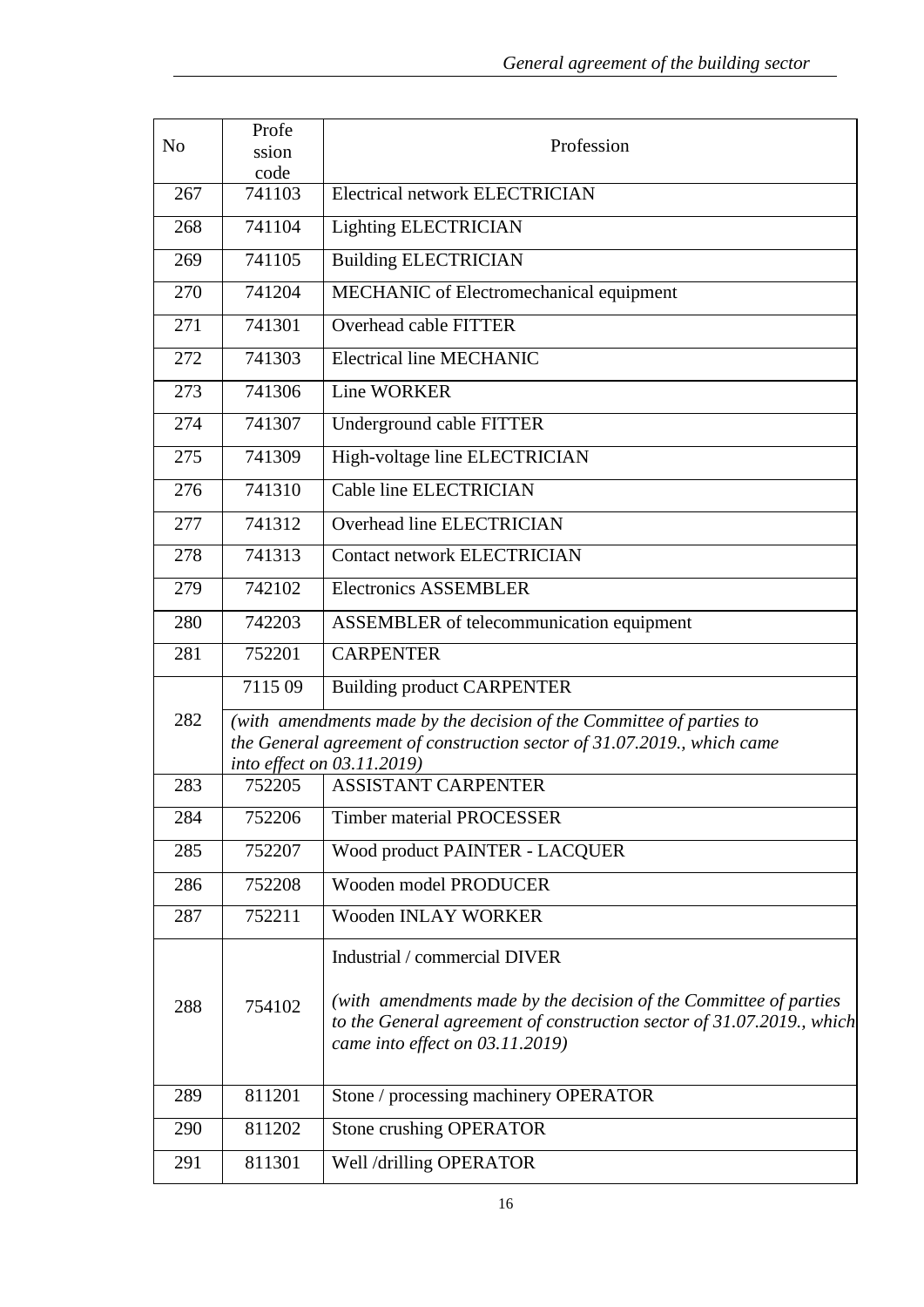| N <sub>o</sub>   | Profe<br>ssion | Profession                                                                                                                                                                                                                                   |
|------------------|----------------|----------------------------------------------------------------------------------------------------------------------------------------------------------------------------------------------------------------------------------------------|
|                  | code           |                                                                                                                                                                                                                                              |
| 292              | 811401         | <b>Concrete production OPERATOR</b>                                                                                                                                                                                                          |
| 293              | 811402         | <b>Cement mill OPERATOR</b>                                                                                                                                                                                                                  |
| 294              | 818204         | Heating /stove STOKER                                                                                                                                                                                                                        |
| 295              | 818213         | Heating equipment OPERATOR                                                                                                                                                                                                                   |
| 296              | 821102         | <b>Installation works LOCKSMITH</b>                                                                                                                                                                                                          |
| 297              | 821205         | ASSEMBLER of electronic equipment                                                                                                                                                                                                            |
| 298              | 821209         | ASSEMBLER of low voltage systems                                                                                                                                                                                                             |
| 299              | 833201         | Dump truck DRIVER                                                                                                                                                                                                                            |
| 300              | 833203         | <b>Truck DRIVER</b>                                                                                                                                                                                                                          |
| 301              | 833204         | Loading truck /vehicle DRIVER                                                                                                                                                                                                                |
| 302              | 833205         | Towing truck DRIVER                                                                                                                                                                                                                          |
| 303              | 833208         | Specialized / vehicle DRIVER                                                                                                                                                                                                                 |
| 304              | 833210         | Concrete mixer /pump DRIVER                                                                                                                                                                                                                  |
| 305              | 834105         | <b>Tractor DRIVER</b>                                                                                                                                                                                                                        |
| 306              | 834201         | Dredging machine OPERATOR                                                                                                                                                                                                                    |
| 307              | 834203         | Concrete layer machine OPERATOR                                                                                                                                                                                                              |
| 308              | 834204         | Asphalting layer machine DRIVER                                                                                                                                                                                                              |
| 309              | 834205         | Asphalt layer machine OPERATOR                                                                                                                                                                                                               |
| 310              | 834206         | Earth drilling machine OPERATOR (in construction sphere)<br>(with amendments made by the decision of the Committee of parties<br>to the General agreement of construction sector of 31.07.2019., which<br>came into effect on $03.11.2019$ ) |
| 311              | 834207         | <b>Bulldozer DRIVER</b>                                                                                                                                                                                                                      |
| 312              | 834208         | Foundation roller machine DRIVER                                                                                                                                                                                                             |
| 313              | 834209         | Asphalt roller machine DRIVER                                                                                                                                                                                                                |
| 314              | 834210         | <b>Excavator DRIVER</b>                                                                                                                                                                                                                      |
| 315              | 834212         | Pile drilling machine DRIVER                                                                                                                                                                                                                 |
| 316              | 834213         | <b>Gudronator machine DRIVER</b>                                                                                                                                                                                                             |
| $\overline{3}17$ | 834214         | <b>Grader machine DRIVER</b>                                                                                                                                                                                                                 |
| 318              | 834216         | Road milling machine DRIVER                                                                                                                                                                                                                  |